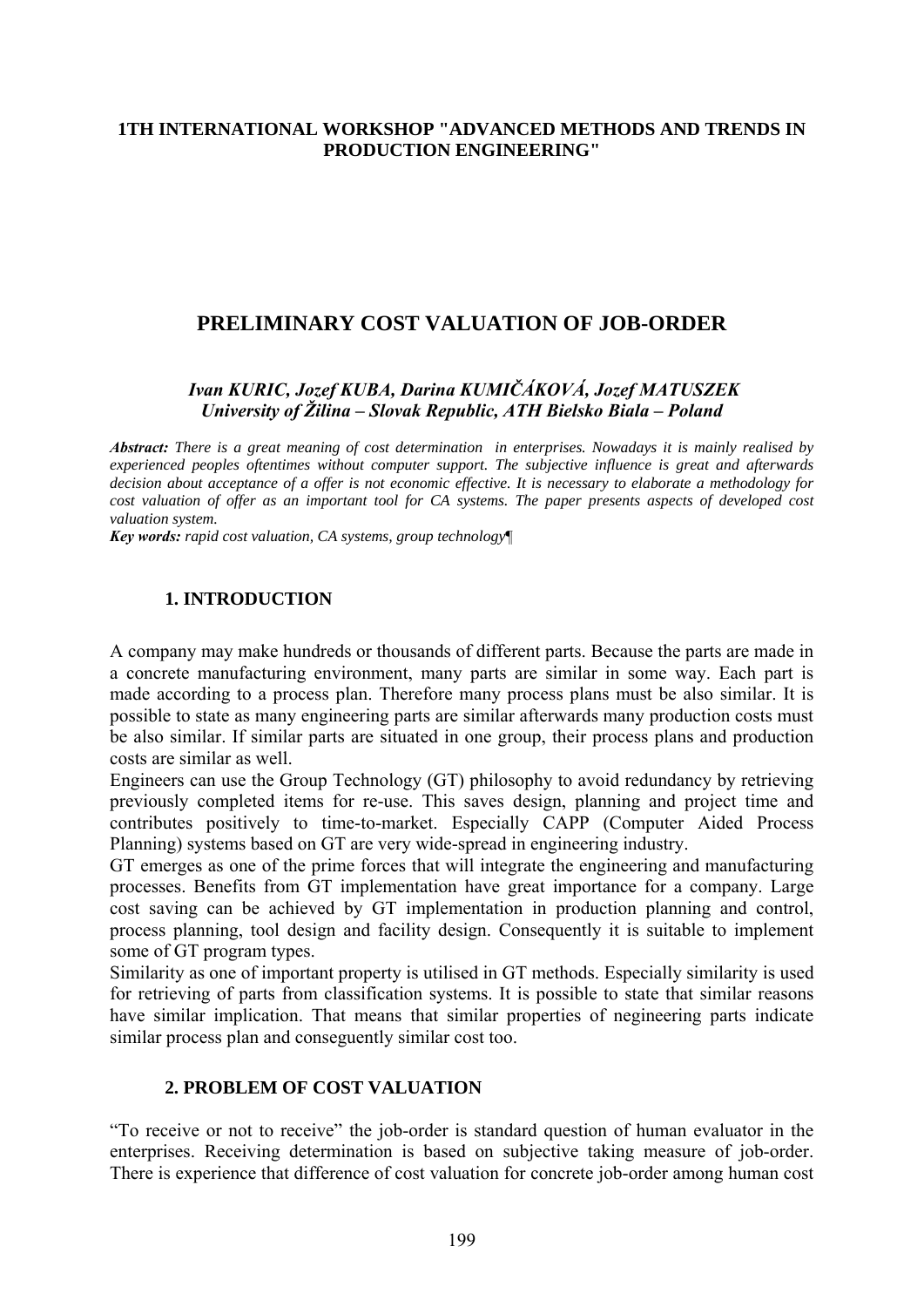evaluators is 40%. The human cost determination is not realized according systematic analysis but according human opinion based on long-time production experiences. Real cost monitoring is uncertain and consequently control effects are very small.

Costs originate in all processes of enterprise. Total costs are result of all activities and processes from development to product expedition. As costs are very related to financial profit, it is needful to decrease their. Real costs originate in real condition. There is no information about real costs before receiving a job. However management has to decide to receive or not receive the concrete job. Management has to assess a preparatory cost valuation. Cost calculation and cost estimate are important inputs for decision about job receiving.

# **3. DEVELOPED RAPID COST VALUATION SYSTEM**

Accordingly the above mentioned problems of job-order cost valuation there was effort to utilise software to increasing time to valuation and increasing of desinterestedness. The CA systems seem to be a very good candidate for the cost problem solving. The research team from University of Zilina and ATH in Bielsko Biala has developed the system based on GT solving the task of cost valuation of job-order.

There is concept of Rapid cost valuation based on CA (Computer Aided) support.

The developed methodology is based on the following aspects:

- Similar engineering have similar process plans and consequently similar production cost,
- Group Technology (GT) is very good sophisticated tool for area of similarity,
- Majority of engineering parts of job-order is similar to produced parts,
- There is a section of parts dissimilar to produced parts
- CA system based on GT is utilised for cost valuation of similar engineering parts,
- For similar engineering parts are retrieved process plan of similar produced part
- Exact methodology based on expert system is utilised for dissimilar engineering parts,
- For dissimilar engineering parts are generated frame process plan.

Rapid cost valuation based on hydrid methods (group technology and exact methodology) implements a coding and classification scheme by which a process plan for a previously

planned part is retrieved. The retrieved plan is based on the similarity to the new part. The retrieved process plan is then manually modified as required for the new part design. There is high probability that similar parts have similar process plans and similar costs. This is a basic assumption of utilising the GT process planning method.

GT methods assume that the user is able to determine the appropriate classification codes needed to retrieve appropriate plans, and that plans exist and include features which are



Fig.1 Developed visual classification according the shape of parts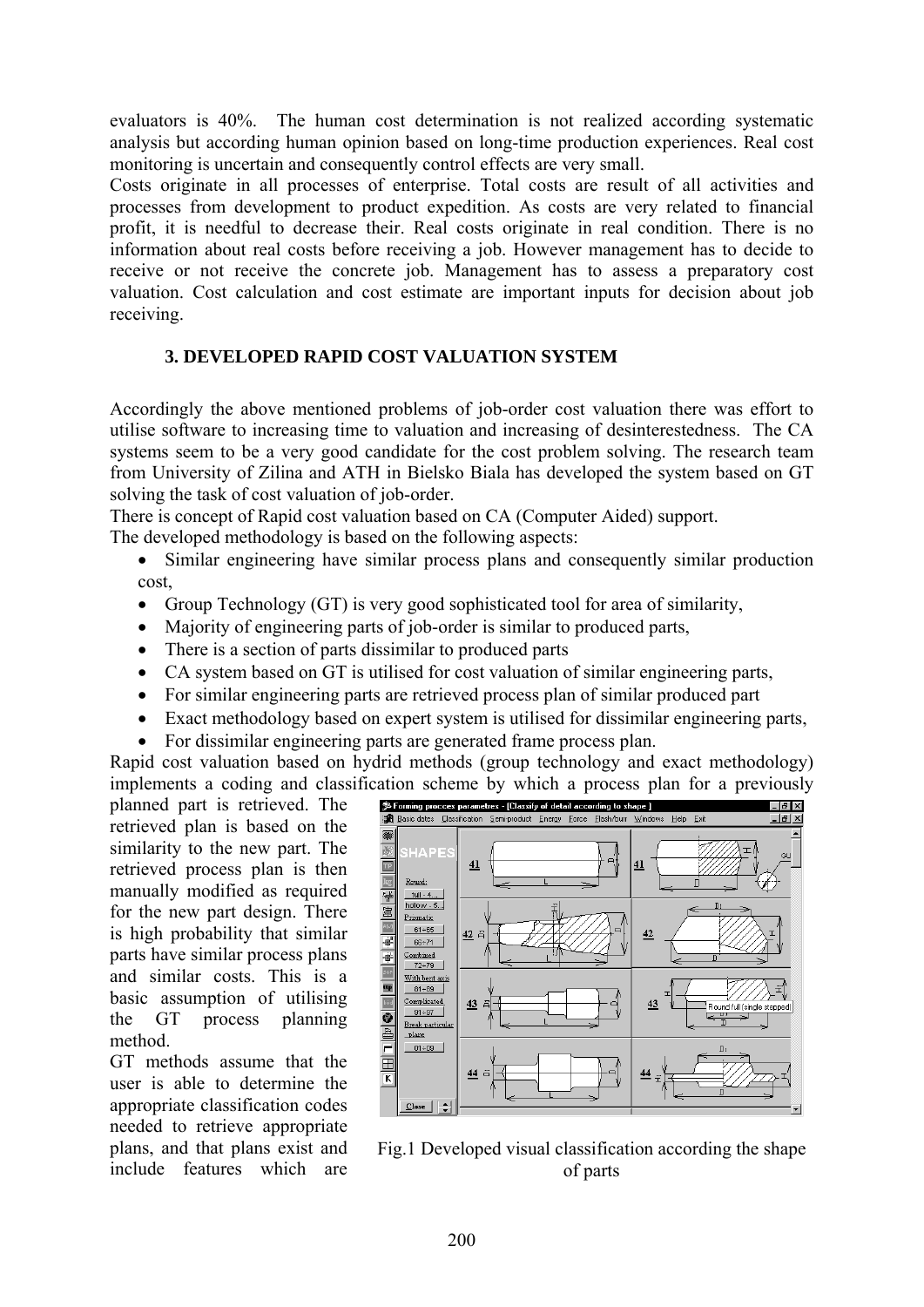closely analogous to those of the new part.

The computer is used as a tool to assist in identifying similar process plans, as well as in retrieving and editing the plans to suit the requirements for specific parts. According retrieved



Fig. 2 Next step of classification according non-geometrical properties

| $\Box$ DIX<br>"I" Rozšírené zatriedenie výkovku |                                       |                                                       |                                                                                                                                                                                                                                                                                                                                                                                                                                                                                                                                                                                     |                                         |
|-------------------------------------------------|---------------------------------------|-------------------------------------------------------|-------------------------------------------------------------------------------------------------------------------------------------------------------------------------------------------------------------------------------------------------------------------------------------------------------------------------------------------------------------------------------------------------------------------------------------------------------------------------------------------------------------------------------------------------------------------------------------|-----------------------------------------|
| Číslo výkresu                                   | -Druh materiálu-                      | Presnosť                                              | -Skupina-<br>● 1. H<=D H<=2H1                                                                                                                                                                                                                                                                                                                                                                                                                                                                                                                                                       | Podskupma-<br>0 0. bez presahu          |
| $125 - 25$                                      | Juhliková ocel <sup>*</sup>           | $C$ IT <sub>4</sub><br>CIT9                           | $2. H \leftarrow 0 H > 2D1$                                                                                                                                                                                                                                                                                                                                                                                                                                                                                                                                                         | $\bullet$ 1. Hmax = 5D<br>$2.$ Dmax=4D1 |
| Veľkosť dávky                                   | v nízkolegovaná oceľ                  | CIT5<br>$C$ IT 10                                     | $\bullet$ 3. H>D D<=2D1<br>$\bullet$ 4. H>D D>2D1<br>۰                                                                                                                                                                                                                                                                                                                                                                                                                                                                                                                              | o<br>ø<br>۰                             |
| 1000                                            | strednelegovaná oceľ                  | $C$ IT 6<br>$C$ IT 11                                 | . پ<br>$\bullet$                                                                                                                                                                                                                                                                                                                                                                                                                                                                                                                                                                    | о<br>Ø.                                 |
| Material                                        | wysokolegovaná oceľ                   |                                                       | $\bullet$ .                                                                                                                                                                                                                                                                                                                                                                                                                                                                                                                                                                         | 9. S. kombinácia presahov               |
| 14 209                                          | nástrojová oceľ                       | $G$ IT 7<br>$C$ IT 12                                 | r-Technologicke hľadisko<br>0 0. neobsadené<br>1. výkovky s deliacou plochou v smere hlavnej osi súmerné<br>2 2. výkovky s deliacou plochou v smere hlavnej osi nesúmerně<br>3. výkovky s deliacou plochou kolmou na hlavnú os súmerné<br>4. výkovky s deliacou plochou kolmou na hlavnú os nesúmerné<br>S 5. výkovky s deliacou plochou kolmou na hlavnú os s ozubením<br>6. výkovky zhotovené na vodorovných kovacích strojoch súmerné<br>3 7. výkovky zhotovené na vodorovných kovacích strojoch nesúmerné<br>9 8. výkovky zhotovené na vodorovných kovacích strojoch s ozubením |                                         |
| <b>Hmotnost</b>                                 | Hmotnostná kategória<br>$C$ do $2$ ka | $C$ IT 8                                              |                                                                                                                                                                                                                                                                                                                                                                                                                                                                                                                                                                                     |                                         |
| 1.284                                           | C nad 2 do 8kg                        | Drsnosť <sup>-</sup><br>C <sub>0.8</sub><br>$C$ 0,012 |                                                                                                                                                                                                                                                                                                                                                                                                                                                                                                                                                                                     |                                         |
|                                                 | C nad 8 do 16kg                       | $C$ 0,025<br>C <sub>1.6</sub>                         | 9. výkovky s viacej deliacími rovinami<br>Kovatelnosť<br>Sériovosť                                                                                                                                                                                                                                                                                                                                                                                                                                                                                                                  | Stup. automatizácie                     |
|                                                 | C nad 16 do 25kg                      |                                                       | $C$ žiadny<br><sup>co,o</sup> Selective classification<br>$C$ nízky<br>stredný                                                                                                                                                                                                                                                                                                                                                                                                                                                                                                      |                                         |
|                                                 | C nad 25 do 80kg                      | C <sub>0,1</sub>                                      | C málosériová<br>C2<br>Selektívne zatriedenie<br>C sériova-                                                                                                                                                                                                                                                                                                                                                                                                                                                                                                                         | C vysoký<br>Komplexné                   |
|                                                 | C nad 80 do 250kg                     | $C$ 12.5<br>C <sub>0,2</sub>                          | C <sub>4</sub><br>C veľkosériová                                                                                                                                                                                                                                                                                                                                                                                                                                                                                                                                                    | zatriedenie<br>výkovku.                 |
|                                                 | $C$ nad 250 kg                        | C <sub>0,4</sub>                                      | C <sub>5</sub><br>C hromadná                                                                                                                                                                                                                                                                                                                                                                                                                                                                                                                                                        | Selektívne<br>zatriedenie               |
|                                                 | Tvarové zatriedenie                   | Spresňujúce zatriedenie                               | Tvarový súčiniteľ                                                                                                                                                                                                                                                                                                                                                                                                                                                                                                                                                                   |                                         |

Fig. 3 Selective classification according important part properties

## **4. CONCLUSION**

Developed CA system for cost valuation is based on GT. The GT method enables quickly retrieving of similar process plan and recalculating of production cost. It is not necessary to elaborate a process plan as a base for cost calculation before receiving job-order. Therefore